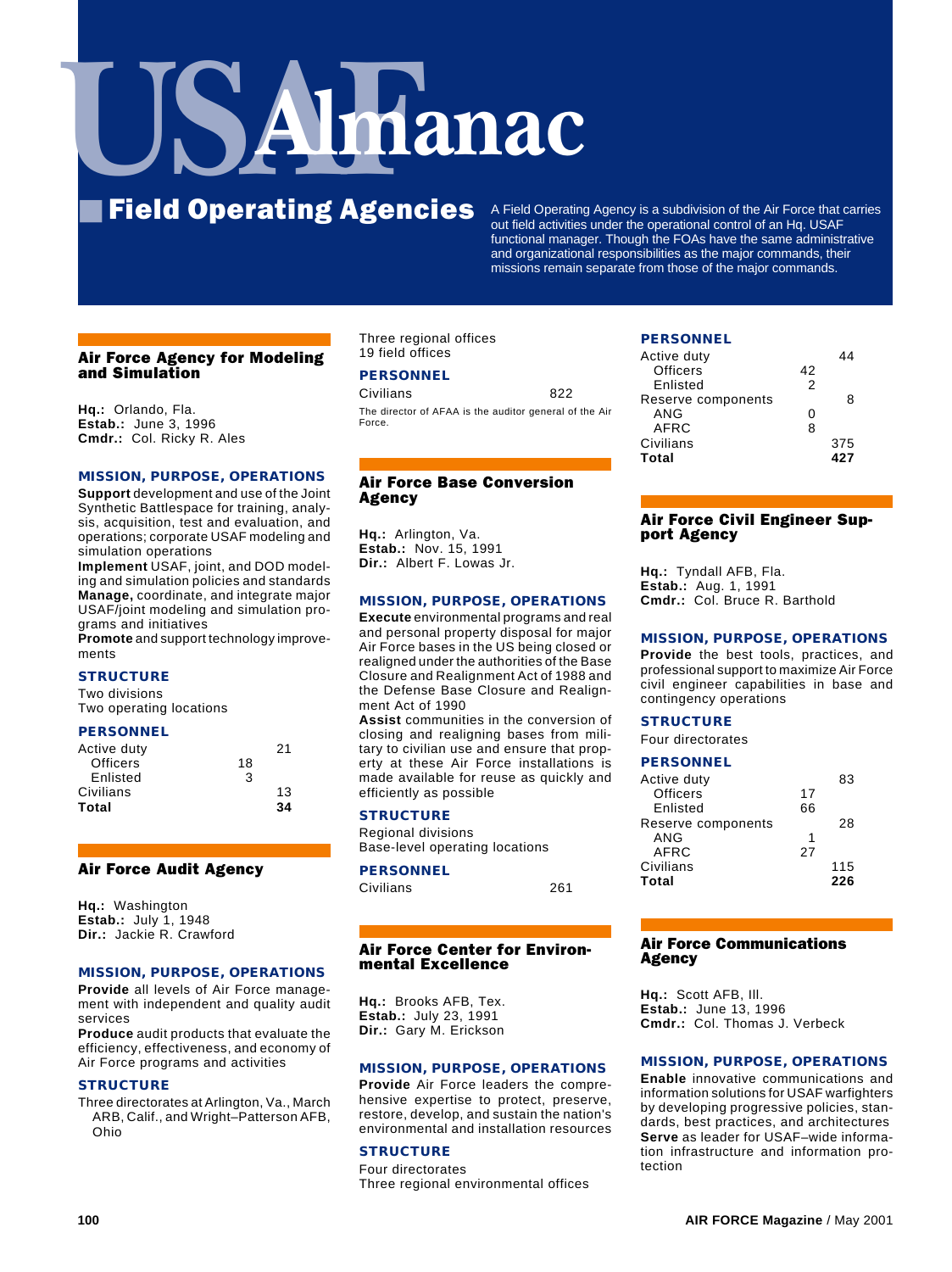**Evaluate** commercial information technologies for potential USAF use

**Assure** integration and interoperability of Air Force communications and information systems

**Provide** specialized communications and information field services and support

# **STRUCTURE**

Five functional areas

#### **PERSONNEL**

| Active duty |     | 264 |
|-------------|-----|-----|
| Officers    | 116 |     |
| Enlisted    | 148 |     |
| Civilians   |     | 303 |
| Total       |     | 567 |

#### Air Force Cost Analysis Agency

**Hq.:** Arlington, Va. **Estab.:** Aug. 1, 1992 **Exec. Dir.:** Joseph T. Kammerer

#### **MISSION, PURPOSE, OPERATIONS**

**Develop** independent life-cycle cost estimates of major weapon and information systems; estimates and cost factors for modernization planning, long-range planning, divestiture, and flying hour program; cost-estimation tools, techniques, methodologies, and databases

**Conduct** special cost reviews for the Air Force Secretariat and for other organizations as directed

**Research** emerging changes in technologies, acquisition priorities, and industry

#### **STRUCTURE**

Five divisions

#### **PERSONNEL**

|    | 20 |  |
|----|----|--|
| 19 |    |  |
|    |    |  |
|    | 26 |  |
|    | 46 |  |
|    |    |  |

#### Air Force Flight Standards Agency

**Hq.:** Andrews AFB, Md. **Estab.:** Oct. 1, 1991 **Cmdr.:** Col. Richard P. Packard

#### **MISSION, PURPOSE, OPERATIONS**

**Develop,** standardize, evaluate, and certify USAF policy, procedures, and equipment for global flight operations and centrally manage the Air Force Air Traffic Control and Landing Systems

**Perform** worldwide flight inspection of airfields and flight instrument/navigation systems during combat, contingencies, and JCS exercises

**Represent** USAF in FAA airspace management and ATC issues; DOD in international airspace and ATC issues

**Provide** procedures for ATC, airfield, operational evaluation of ATC systems, and airspace management

#### **STRUCTURE**

Two detachments at Oklahoma City and Washington Three directorates

#### **PERSONNEL**

| Active duty        |    | 114 |  |
|--------------------|----|-----|--|
| <b>Officers</b>    | 53 |     |  |
| Enlisted           | 61 |     |  |
| Reserve components |    |     |  |
| ANG                | ი  |     |  |
| <b>AFRC</b>        | 7  |     |  |
| Civilians          |    | 30  |  |
| Total              |    | 151 |  |
|                    |    |     |  |

#### Air Force Frequency Management Agency

**Hq.:** Alexandria, Va. **Estab.:** Oct. 1, 1991 **Cmdr.:** Col. Steven L. Woolf

#### **MISSION, PURPOSE, OPERATIONS**

**Obtain** radio frequency spectrum access for Air Force and selected DOD activities in support of national policy objectives, systems development, and global operations

**Develop** Air Force radio frequency spectrum policy and guidance. Responsible for USAF representation in spectrum negotiations with civil, military, national, and international regulatory organizations **Provide** curriculum oversight for the Interservice Radio Frequency Management School

### **STRUCTURE**

Two divisions Technical director

#### **PERSONNEL**

| Active duty |   | 10 |  |
|-------------|---|----|--|
| Officers    | 3 |    |  |
| Enlisted    | 7 |    |  |
| Civilians   |   | 26 |  |
| Total       |   | 36 |  |
|             |   |    |  |

### Air Force Historical Research Agency

**Hq.:** Maxwell AFB, Ala. **Estab.:** May 25, 1979 **Cmdr.:** Col. Carol S. Sikes

#### **MISSION, PURPOSE, OPERATIONS**

**Collect,** preserve, and manage USAF historical document collection and oral history program

**Answer** requests for historical information

**Operate** research facilities; a USAF–wide automated historical data system

**Determine** the lineage and honors of Air

Force organizations **Maintain** official emblem records of Air Force organizations **Verify** Air Force aerial victory credits **Prepare** historical data, analyses, and manuscripts

# **STRUCTURE**

Two divisions

# **PERSONNEL**

| Active duty        |    |    |
|--------------------|----|----|
| Officers           | 4  |    |
| Enlisted           | 5  |    |
| Reserve components |    | 17 |
| ANG                | ი  |    |
| AFRC               | 17 |    |
| Civilians          |    | 63 |
| Total              |    | 89 |
|                    |    |    |

#### Air Force History Support **Office**

**Hq.:** Washington **Estab.:** Sept. 30, 1994 **Cmdr.:** Col. George W. Ballinger

#### **MISSION, PURPOSE, OPERATIONS**

**Research,** write, and publish books and other studies on the history of the Air Force

**Provide** historical support to USAF, DOD, and other government agencies

**Support** scholars with research and teaching materials

**Record** and disseminate USAF history to enable decision makers and planners to formulate strategy, plans, and doctrine; educate USAF students at professional military institutions; inform the public about the role of USAF and airpower in national security

#### **STRUCTURE**

Two divisions

#### **PERSONNEL**

| 3 |    |
|---|----|
| 1 |    |
|   | з  |
| ი |    |
| 3 |    |
|   | 25 |
|   | 32 |
|   |    |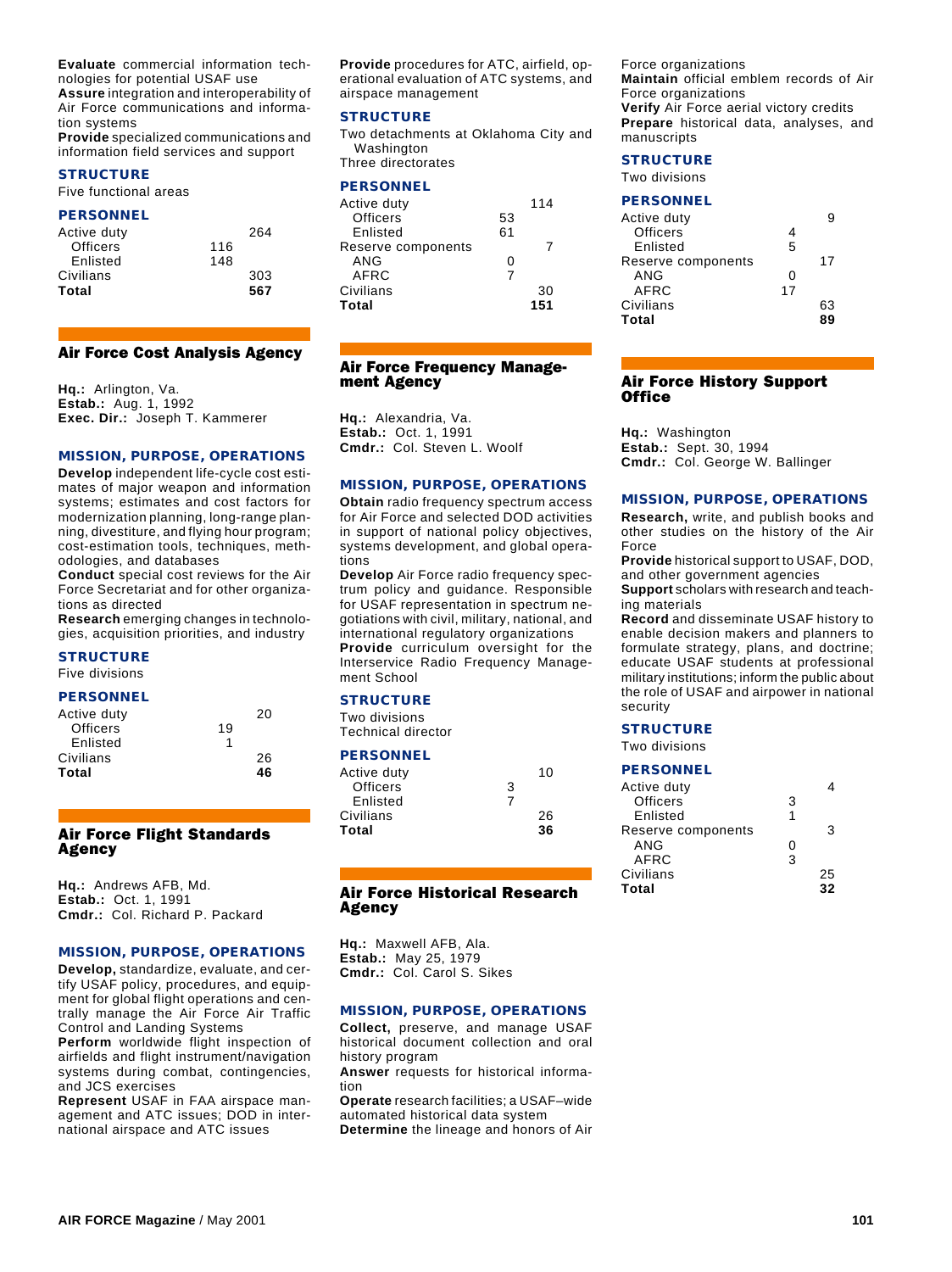# Air Force Inspection Agency

**Hq.:** Kirtland AFB, N.M. **Estab.:** Aug. 1, 1991 **Cmdr.:** Col. Fred K. Wall

# **MISSION, PURPOSE, OPERATIONS**

**Provide** USAF leadership with objective and independent assessments to improve USAF operations and support

**Serve** as single comprehensive inspection agency of USAF medical organizations

**Recommend** improvements to existing processes, practices, and programs for fulfilling peacetime, contingency, and wartime missions

**Conduct** USAF Inspector General School; special reviews and inquiries **Publish** TIG Brief magazine

**STRUCTURE**

# Four directorates

#### **PERSONNEL**

| Active duty        |    | 110 |
|--------------------|----|-----|
| Officers           | 86 |     |
| Enlisted           | 24 |     |
| Reserve components |    | з   |
| ANG                | 1  |     |
| AFRC               | 2  |     |
| Civilians          |    | 21  |
| Total              |    | 134 |
|                    |    |     |

#### Air Force Legal Services Agency

**Hq.:** Bolling AFB, D.C. **Estab.:** Sept. 1, 1991 **Cmdr.:** Col. Michael N. Madrid

# **MISSION, PURPOSE, OPERATIONS**

**Provide** commanders and personnel with specialized legal services: administering military justice to protect individual rights and ensure good order and discipline; preserving command freedom of action through robust defense of USAF interests in civil litigation; training and advising the headquarters and field in military justice and civil law matters; providing programs to benefit the Air Force family; and supporting legal services worldwide with stateof-the-art, specialized information technology

# **STRUCTURE**

Three directorates

#### **PERSONNEL**

| Active duty |     | 400 |  |
|-------------|-----|-----|--|
| Officers    | 276 |     |  |
| Enlisted    | 124 |     |  |
| Civilians   |     | 111 |  |
| Total       |     | 511 |  |
|             |     |     |  |

#### Air Force Logistics Management Agency

**Hq.:** Maxwell AFB, Gunter Annex, Ala. **Estab.:** Sept. 30, 1975 **Cmdr.:** Col. Ronne G. Mercer

#### **MISSION, PURPOSE, OPERATIONS**

**Develop,** analyze, test, evaluate, and recommend new or improved concepts, methods, systems, policies, and procedures to enhance logistics efficiency and effectiveness

**Publish** the Air Force Journal of Logistics

#### **STRUCTURE**

Seven divisions

#### **PERSONNEL**

| Active duty |    | 49 |  |
|-------------|----|----|--|
| Officers    | 30 |    |  |
| Enlisted    | 19 |    |  |
| Civilians   |    | 18 |  |
| Total       |    | 67 |  |
|             |    |    |  |

#### Air Force Manpower and Innovation Agency

**Hq.:** Randolph AFB, Tex. **Estab.:** Sept. 1, 1999 **Cmdr.:** Col. Candace C. Abbott

# **MISSION, PURPOSE, OPERATIONS**

**Determine** current and future resource requirements, through manpower studies, to improve mission performance of USAF organizations

**Research** and develop innovative management concepts and best practices; studies to identify optimal staffing, resource allocation, and outsourcing and privatization options

**Serve** as USAF focal point for emerging government and industry manpower/quality issues **Develop** and manage USAF–level manpower training architecture

#### **STRUCTURE**

Five divisions

# **PERSONNEL**

| Active duty     |    | 115 |
|-----------------|----|-----|
| <b>Officers</b> | 34 |     |
| Enlisted        | 81 |     |
| Civilians       |    | 85  |
| Total           |    | 200 |
|                 |    |     |

#### Air Force Medical Operations Agency

**Hq.:** Bolling AFB, D.C. **Estab.:** July 1, 1992 **Cmdr.:** Brig. Gen. Gary H. Murray

#### **MISSION, PURPOSE, OPERATIONS**

**Develop** policies and programs to improve aerospace medicine and preventive and clinical health care services to enhance the capabilities of the Air Force

# **STRUCTURE**

Nine divisions Two offices

#### **PERSONNEL**

| Active duty     |    | 81  |
|-----------------|----|-----|
| <b>Officers</b> | 60 |     |
| Enlisted        | 21 |     |
| Civilians       |    | 60  |
| Total           |    | 141 |



photo by SSgt. Mitch Fuqua USAF photo by SSgt. Mitch Fuqua

**JSAF** 

**102 AIR FORCE Magazine** / May 2001

**interviews Maj. Mark Moore, 510th FS operations officer, during a deployment to Slovakia from Aviano AB, Italy. The Air Force News Agency, one of USAF's 33 FOAs, creates news and entertainment products for electronic and print media.**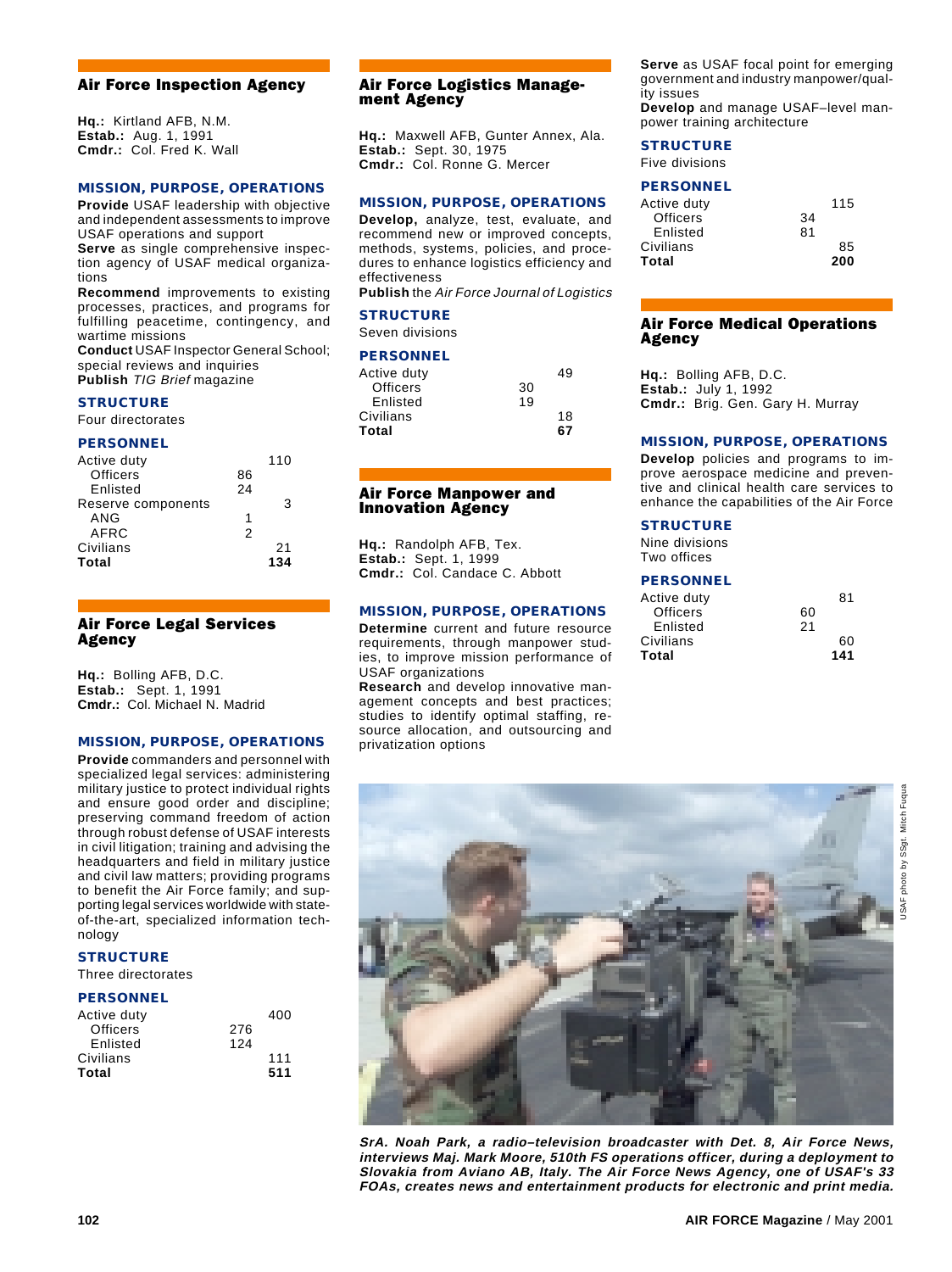#### Air Force Medical Support Agency

**Hq.:** Brooks AFB, Tex. **Estab.:** July 1, 1992 **Cmdr.:** Col. Allen W. Middleton

#### **MISSION, PURPOSE, OPERATIONS**

**Improve** global performance and capability of the Medical Service in supporting combat forces and maintaining the health of beneficiaries

**Serve** as the Air Force surgeon general's focal point for policy development, strategies, plans, consultant services, and validated requirements dealing with facilities, supplies, equipment, acquisition, information systems, and resources

#### **STRUCTURE**

Three divisions Two offices

#### **PERSONNEL**

| Active duty |    | 48 |
|-------------|----|----|
| Officers    | 38 |    |
| Enlisted    | 10 |    |
| Civilians   |    | 21 |
| Total       |    | 69 |

#### Air Force News Agency

**Hq.:** Kelly AFB, Tex. **Estab.:** June 1, 1978 **Cmdr.:** Col. Anthony J. Epifano

#### **MISSION, PURPOSE, OPERATIONS**

**Support** the Secretary of the Air Force Office of Public Affairs by creating and delivering timely and credible products and services

**Communicate** and broadcast news, information, and entertainment through print and electronic means

**Operate** all USAF–managed Armed Forces Radio and Television Service outlets **Produce** news and feature stories on soldiers and airmen for release to civilian broadcast and print media

#### **STRUCTURE**

Air Force Broadcasting Service Army and Air Force Hometown News Service

Air Force News Service

#### **PERSONNEL**

| Active duty        |     | 309 |
|--------------------|-----|-----|
| Officers           | 17  |     |
| Enlisted           | 292 |     |
| Reserve components |     | 34  |
| ANG                | ი   |     |
| AFRC               | 34  |     |
| Civilians          |     | 93  |
| Total              |     | 436 |

# Air Force Office of Special Investigations

**Hq.:** Andrews AFB, Md. **Estab.:** Aug. 1, 1948 **Cmdr.:** Brig. Gen. Francis X. Taylor

#### **MISSION, PURPOSE, OPERATIONS**

**Provide** criminal investigative, counterintelligence information, and force-protection services to commanders

**Identify** and prevent criminal activity, including homicide, drug abuse, espionage, terrorism, and sabotage, and economic (major defense contractor fraud and local fraud), environmental, and other crimes that threaten Air Force and DOD resources **Provide** force-protection assistance to deployed wings and units

**Serve** as DOD's executive agent for the Defense Computer Forensics Laboratory and the Defense Computer Investigations Training Program

# **STRUCTURE**

USAF Special Investigations Academy Eight regional offices Six overseas squadrons 160 detachments and operating locations

#### **PERSONNEL**

| Active duty        |       | 1,435 |
|--------------------|-------|-------|
| <b>Officers</b>    | 373   |       |
| Enlisted           | 1.062 |       |
| Reserve components |       | 476   |
| ANG                | ∩     |       |
| AFRC               | 476   |       |
| Civilians          |       | 459   |
| Total              |       | 2.370 |

# Air Force Operations Group

**Hq.:** Washington **Estab.:** July 26, 1977 **Cmdr.:** Col. Dave P. Jones

# **MISSION, PURPOSE, OPERATIONS**

**Support** USAF Chief of Staff and DCS for Air and Space Operations on current operational issues, including a 24-hour watch on all current operations and processing emergency messages

**Provide** facilities, policy, procedures, training, and staffing for Crisis Action Team during crises, contingencies, and exercises

**Coordinate** actions among major USAF organizations for JCS and USAF taskings **Prepare** and provide weather data to the President, Secretary of Defense, JCS, NMCC, Army Operations Center, and other federal agencies

#### **STRUCTURE**

Five divisions

# **PERSONNEL**

| Active duty        |     | 219 |
|--------------------|-----|-----|
| Officers           | 148 |     |
| Enlisted           | 71  |     |
| Reserve components |     | 5   |
| ANG                | ი   |     |
| AFRC               | 5   |     |
| Civilians          |     | 11  |
| Total              |     | 235 |

#### Air Force Pentagon Communications Agency

**Hq.:** Washington **Estab.:** Oct. 1, 1984 **Cmdr.:** Col. Joseph E. LaPosa

#### **MISSION, PURPOSE, OPERATIONS**

**Provide** management, policy, plans, programs, and information systems for C4, ensuring information superiority for Hq. USAF for military operations

#### **STRUCTURE**

Eight directorates

#### **PERSONNEL**

| Active duty |     | 452 |
|-------------|-----|-----|
| Officers    | 97  |     |
| Enlisted    | 355 |     |
| Civilians   |     | 283 |
| Total       |     | 735 |

# Air Force Personnel Center

**Hq.:** Randolph AFB, Tex. **Estab.:** Oct. 1, 1995 **Cmdr.:** Maj. Gen. Richard E. Brown III

#### **MISSION, PURPOSE, OPERATIONS**

**Provide** personnel operations service

#### **STRUCTURE**

Eight divisions

#### **PERSONNEL**

| Active duty        |     | 968   |
|--------------------|-----|-------|
| <b>Officers</b>    | 305 |       |
| Enlisted           | 663 |       |
| Reserve components |     | 17    |
| ANG                | 2   |       |
| AFRC               | 15  |       |
| Civilians          |     | 965   |
| Total              |     | 1.950 |

AFPC was formerly the Air Force Military Personnel Center and the Air Force Civilian Personnel Management Center.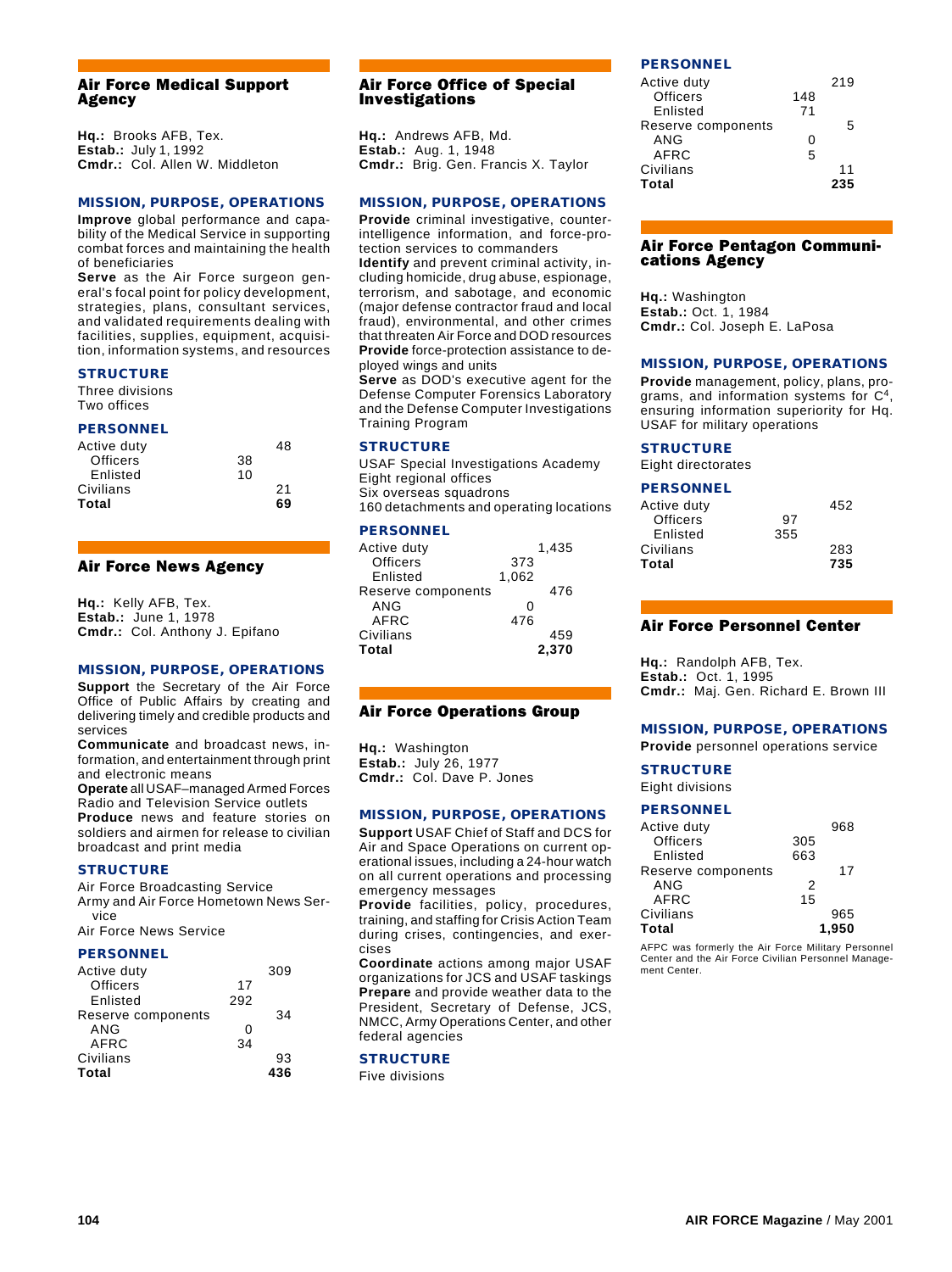# Richard Freeland USAF photo by SSgt. Richard Freelandphoto by SSgt. **USAF**

#### Air Force Personnel Operations Agency

**Hq.:** Washington **Estab.:** Aug. 15, 1993 **Dir.:** Brig. Gen. (sel.) Toreaser A. Steele

# **MISSION, PURPOSE, OPERATIONS**

**Execute** personnel programs and provide personnel support to Hq. USAF personnel in the Washington area **Develop** and operate officer, enlisted, and civilian models and databases for management information **Support** DCS, Personnel, computer op-

erations

# **STRUCTURE**

Two divisions

# **PERSONNEL**

| Active duty |    | 44 |
|-------------|----|----|
| Officers    | 28 |    |
| Enlisted    | 16 |    |
| Civilians   |    | 22 |
| Total       |    | 66 |
|             |    |    |

# Air Force Program Executive **Office**

**Hq.:** Washington **Estab.:** November 1990 **Exec.:** Lawrence J. Delaney

#### **MISSION, PURPOSE, OPERATIONS**

**Manage** and account for the execution of major and selected Air Force acquisition programs

#### **STRUCTURE**

#### **Program Executive Officers:**

- Brig. Gen. Jeffrey R. Riemer, C<sup>2</sup> & Combat Support Programs
- Joseph G. Diamond, Weapons Programs Brig. Gen. Craig R. Cooning, Space Programs
- Brig. Gen. Robert W. Chedister, Airlift, Trainers, Modeling, & Simulation
- Maj. Gen. Michael C. Mushala, Fighter & Bomber Programs

#### **PERSONNEL**

| Active duty |    | 33 |  |
|-------------|----|----|--|
| Officers    | 31 |    |  |
| Enlisted    | 2  |    |  |
| Civilians   |    | 12 |  |
| Total       |    | 45 |  |
|             |    |    |  |

### Air Force Real Estate Agency

**Hq.:** Bolling AFB, D.C. **Estab.:** Aug. 1, 1991 **Dir.:** William E. Edwards

#### **MISSION, PURPOSE, OPERATIONS**

**Acquire,** manage, and dispose of real property worldwide for the Air Force



**At Defender Challenge 2000 at Camp Bullis, Tex., A1C Ryan Ormberg and SSgt. Charles Davidson, both from PACAF, fire downrange during a combat weapons event. An evaluator keeps an eye out for safety infractions. Air Force Security Forces sponsor Defender Challenge, an annual USAF competition, which last year hosted 13 international teams competing in seven physical fitness, base defense, and policing skills.**

**Plan** and execute the Real Property Management program

**Provide** policy to assist USAF in complying with public laws and federal and DOD guidance

# **PERSONNEL**

Civilians 11

#### Air Force Review Boards Agency

**Hq.:** Andrews AFB, Md. **Estab.:** June 1, 1980 **Dir.:** Joe G. Lineberger

# **MISSION, PURPOSE, OPERATIONS**

**Manage** military and civilian appellate processes for the Secretary of the Air Force **Develop** overall policy and act for the Secretary of the Air Force in deciding individual cases before the boards and civilian appellate processes **Ensure** due process and fair and impartial treatment in all cases

#### **STRUCTURE**

Air Force Board for Correction of Military Records

Air Force Civilian Appellate Review Office Air Force Personnel Council

#### **PERSONNEL**

| Active duty        |   | 11 |
|--------------------|---|----|
| <b>Officers</b>    | 5 |    |
| Enlisted           | 6 |    |
| Reserve components |   |    |
| ANG                | 1 |    |
| AFRC               | 3 |    |
| Civilians          |   | 43 |
| Total              |   | 58 |
|                    |   |    |

#### Air Force Safety Center

**Hq.:** Kirtland AFB, N.M. **Estab.:** Jan. 1, 1996 **Cmdr.:** Maj. Gen. Timothy A. Peppe

#### **MISSION, PURPOSE, OPERATIONS**

**Manage** USAF mishap prevention programs and the Nuclear Surety Program **Develop** regulatory guidance

**Provide** technical assistance in flight, ground, and weapons and space safety disciplines

**Maintain** USAF database for all safety mishaps

**Oversee** all major command mishap investigations and evaluate corrective actions for applicability and implementation USAF– wide

**Direct** safety education programs for all safety disciplines

#### **STRUCTURE**

Five divisions

#### **PERSONNEL**

| Active duty        |    | 66  |
|--------------------|----|-----|
| Officers           | 47 |     |
| Enlisted           | 19 |     |
| Reserve components |    | 1   |
| ANG                | ი  |     |
| AFRC               | 1  |     |
| Civilians          |    | 50  |
| Total              |    | 117 |

The commander is also the Air Force chief of safety. AFSC publishes Flying Safety, Road and Rec, and Weapons Journal and produces safety videos.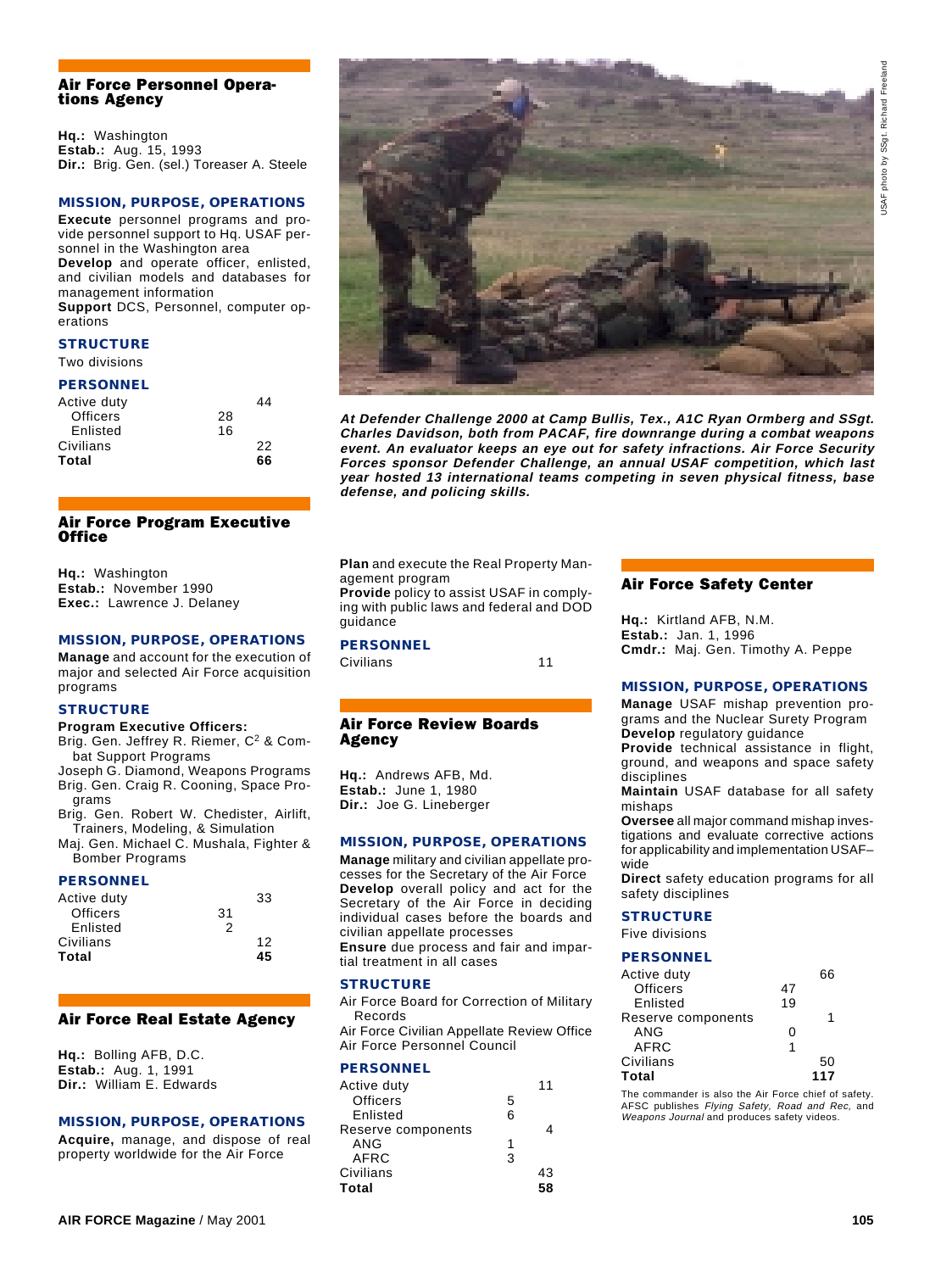#### Air Force Security Forces Center

**Hq.:** Lackland AFB, Tex. **Estab.:** March 17, 1997 **Cmdr.:** Brig. Gen. James M. Shamess

#### **MISSION, PURPOSE, OPERATIONS**

**Develop** USAF Security Forces guidance, policy, and training requirements to safeguard and protect personnel and resources **Prepare** guidance on air base defense operations and Security Forces continuation training; mission-related security and law enforcement operations; resource protection; anti-terrorism

**Develop** and implement base-level and combat arms training and ground combat weapons maintenance programs

**Manage** USAF corrections program and activities; DOD military working dog activities; contingency requirement taskings

# **STRUCTURE**

Four divisions Force Protection Battlelab

Three detachments at Ft. Leavenworth, Kan., NAS Miramar, Calif., and Charleston NWC, S.C.

#### **PERSONNEL**

| Active duty        |     | 432 |  |
|--------------------|-----|-----|--|
| <b>Officers</b>    | 59  |     |  |
| Enlisted           | 373 |     |  |
| Reserve components |     | 13  |  |
| ANG                | 1   |     |  |
| AFRC               | 12  |     |  |
| Civilians          |     | 14  |  |
| Total              |     |     |  |

Air Force Security Police Agency was redesignated Air Force Security Forces Center, a DRU, March 17, 1997; it was redesignated an FOA Oct. 1, 1998.

# Air Force Services Agency

**Hq.:** San Antonio **Estab.:** Feb. 5, 1991 **Cmdr.:** Col. Horace L. Larry

#### **MISSION, PURPOSE, OPERATIONS**

**Support** the bases, major commands, and Air Staff by providing technical assistance, fielding new initiatives, developing procedures, and managing selected central support functions to ensure successful service programs

**Manage** Air Force nonappropriated central funds and operate central systems, such as banking, investments, purchasing, data flow, insurance, and benefit programs

#### **TRUCTURE**

Base-level services managers

#### **PERSONNEL**

| Active duty        |    | 81  |
|--------------------|----|-----|
| Officers           | 28 |     |
| Enlisted           | 53 |     |
| Reserve components |    | 10  |
| ANG                | ი  |     |
| AFRC               | 10 |     |
| Civilians          |    | 174 |
| Total              |    | 265 |

#### Air Force Studies and Analyses Agency

**Hq.:** Washington **Estab.:** Feb. 5, 1991 **Cmdr.:** Col. Donald P. Higgins Jr.

#### **MISSION, PURPOSE, OPERATIONS**

**Provide** timely, objective, and operationally relevant analyses to support senior Air Force decision makers and foster excellence in the military modeling, simulation, and analysis communities **Advise** DOD and Air Force leadership on issues of force sizing and shaping, weapon system employment, resource allocation, and aerospace strategy, operational art, and tactics

#### **STRUCTURE**

Senior Analysis Review Group Three divisions

#### **PERSONNEL**

| Active duty |    | 64 |
|-------------|----|----|
| Officers    | 53 |    |
| Enlisted    | 11 |    |
| Civilians   |    | 17 |
| Total       |    | 81 |

# Air Force Technical Applications Center

**Hq.:** Patrick AFB, Fla. **Estab.:** July 7, 1959 **Cmdr.:** Col. Roy E. Horton III

# **MISSION, PURPOSE, OPERATIONS**

**Monitor** compliance with several international nuclear treaties

**Operate** and maintain a global network of subsurface, surface, airborne, and spacebased sensors and analytical laboratories that provide national authorities with technical measurements with which to monitor foreign nuclear tests

**Conduct** research and development of proliferation-detection technologies for all weapons of mass destruction

**Expand** current monitoring capability to include the Comprehensive Test Ban Treaty upon its entry into force

#### **STRUCTURE**

Analysis Center, Patrick AFB, Fla. Laboratory and technical operations division, McClellan AFB, Calif.

Operational sites/detachments in 18 countries

#### **PERSONNEL**

| Active duty |     | 532 |  |
|-------------|-----|-----|--|
| Officers    | 138 |     |  |
| Enlisted    | 394 |     |  |
| Total       |     | 532 |  |

# **EQUIPMENT**

25 seismic arrays and 11 single-instrument locations consisting of seismometers and associated data acquisition systems and workstations

- Seven hydroacoustic recording locations More than 140 sensors on 35 satellites, with associated ground systems instrumentation and data-processing equipment
- Ground-based equipment to collect nuclear event debris

#### Air Force Weather Agency

**Hq.:** Offutt AFB, Neb. **Estab.:** Oct. 15, 1997 **Cmdr.:** Col. Robert H. Allen

#### **MISSION, PURPOSE, OPERATIONS**

**Enhance** the nation's combat capability by delivering timely, accurate, and reliable weather support worldwide to Air Force and Army forces, unified commands, national programs, and national command authority

#### **STRUCTURE**

- Air Force Combat Climatology Center, Asheville, N.C.
- Air Force Combat Weather Center, Hurlburt Field, Fla.
- 55th Space Weather Squadron, Schriever AFB, Colo. (with six solar observatories around the world)

One detachment at Tinker AFB, Okla. Six operating locations

#### **PERSONNEL**

| Active duty        |     | 622 |
|--------------------|-----|-----|
| Officers           | 120 |     |
| Enlisted           | 502 |     |
| Reserve components |     | 8   |
| ANG                | O   |     |
| AFRC               | 8   |     |
| Civilians          |     | 190 |
| Total              |     | 820 |

Formerly Air Weather Service, established July 1, 1937.

#### ANG Readiness Center

**Hq.:** Andrews AFB, Md. **Estab.:** August 1997 **Cmdr.:** Col. Naomi D. Manadier (acting)

#### **MISSION, PURPOSE, OPERATIONS**

**Provide** guidance and resources to prepare men and women for combat and serve as a channel of communication for contingencies and national policies

# **STRUCTURE**

201st Mission Support Squadron 13 directorates

#### **PERSONNEL**

| Active duty               |     | 111   |
|---------------------------|-----|-------|
| <b>Officers</b>           | 71  |       |
| Enlisted                  | 40  |       |
| <b>Reserve Components</b> |     | 555   |
| ANG                       | 553 |       |
| AFRC                      | 2   |       |
| Civilians                 |     | 457   |
| <b>Total</b>              |     | 1.123 |